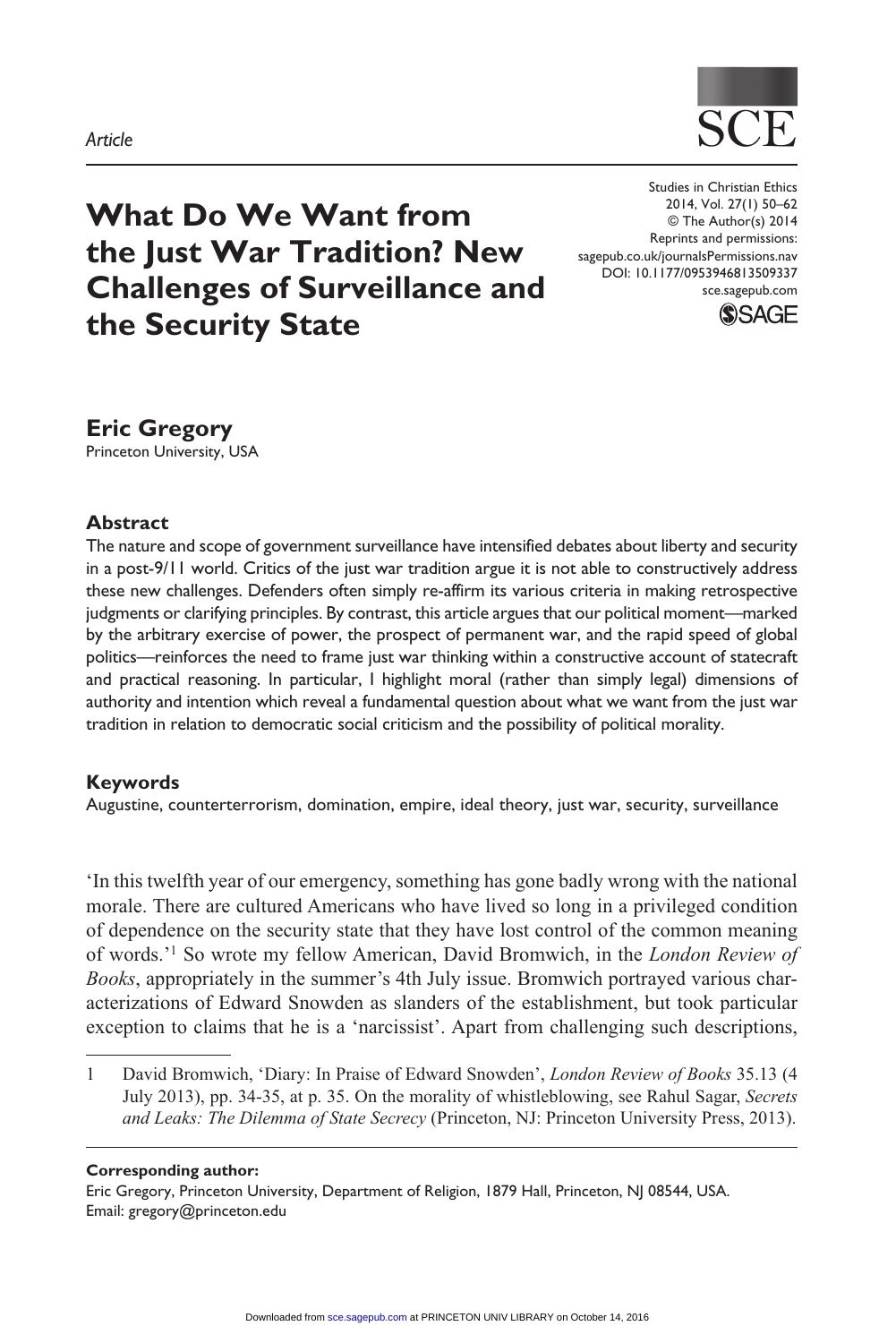Bromwich criticized a tendency in American public discourse to allow preoccupation with personalities to obscure the moral and legal implications of a security state creeping toward permanent war.2 On this view, our 'long war' and adapted attachment to inviolable security itself invites narcissism across party lines, tempting the powerful to pursue unjust ends by unjust means against overblown threats in the name of a global common good.3 Or, as Bromwich bluntly put it, the 'surveillance-industrial complex has brought home the intrusive techniques of a militarized empire, with its thousand bases and special-ops forces garrisoned in scores of countries'.4 To these bases and forces, we might add the trillions of dollars spent on private contractors, dataveillance, and the massive restructuring of American government in support of the Global War on Terror—a government that now spends more than \$10 billion a year just to keep its secrets secret, with an estimated 854,000 people holding top secret security clearance.5

Governments require secrecy just as nations require security, but the scale of these developments poses threats to the rule of law, creative international diplomacy, and electoral accountability. For Bromwich, these techniques and their administrative guardians constitute a 'trespass by government against the people' and 'can only be practiced or accepted by people who have given up on every element of liberal democracy except the ideas of common defence and general welfare'.6 In short, he argues that a combustible mix of fear, exceptionalism, and technological power threatens the character of my republic, not to mention its authority and those non-Americans forced to endure the terms of its unilateral peace.7 His analysis is not unlike G. E. M. Anscombe's argument about the cultural effects of war and the distortions of truth in 'the interests of the state' in 1939 England.<sup>8</sup> A just cause—whether it be fighting terror or defeating Nazism— is a necessary but not sufficient condition of just warfare.

Bromwich's commentary, and the responses to it, reflects the left's uneasy conscience in debates about American power, especially power beyond the control of law, pitting strategic deterrence against rights-based jurisprudence. This polarization can invite rare

<sup>2</sup> On the militarization of American politics, see Andrew J. Bacevich, *Washington Rules: America's Path to Permanent War* (New York: Henry Holt & Company, 2010).

<sup>3</sup> See, for example, John Mueller, *Overblown: How Politics and the Terrorism Industry Inflate National Security Threats, and Why We Believe Them* (New York: Free Press, 2006).

<sup>4</sup> Bromwich, 'Diary', p. 34.

<sup>5</sup> Dana Priest and William M. Arkin, *Top Secret America: The Rise of the New American Security State* (New York: Little, Brown and Company, 2011), pp. 24, 158. Priest and Arkin detail the growth and complexity of the many layers of America's counterterrorism apparatus, or what they call 'supersize.gov' (p. 79). They found that '*we need it because you never know* is the answer to many questions about the size, expense, and effectiveness of Top Secret America' (pp. 149-50; original emphasis).

<sup>6</sup> Bromwich, 'Diary', p. 34.

<sup>7</sup> Note the ambiguity of the official name used by the US government for the War in Afghanistan: 'Operation Enduring Freedom', initially called 'Operation Infinite Justice'.

<sup>8</sup> G. E. M. Anscombe, 'The Justice of the Present War Examined', in *The Collected Philosophical Papers of G.E.M. Anscombe*, vol. 3, *Ethics, Religion and Politics* (Oxford: Basil Blackwell, 1981), pp. 72-81, at p. 80.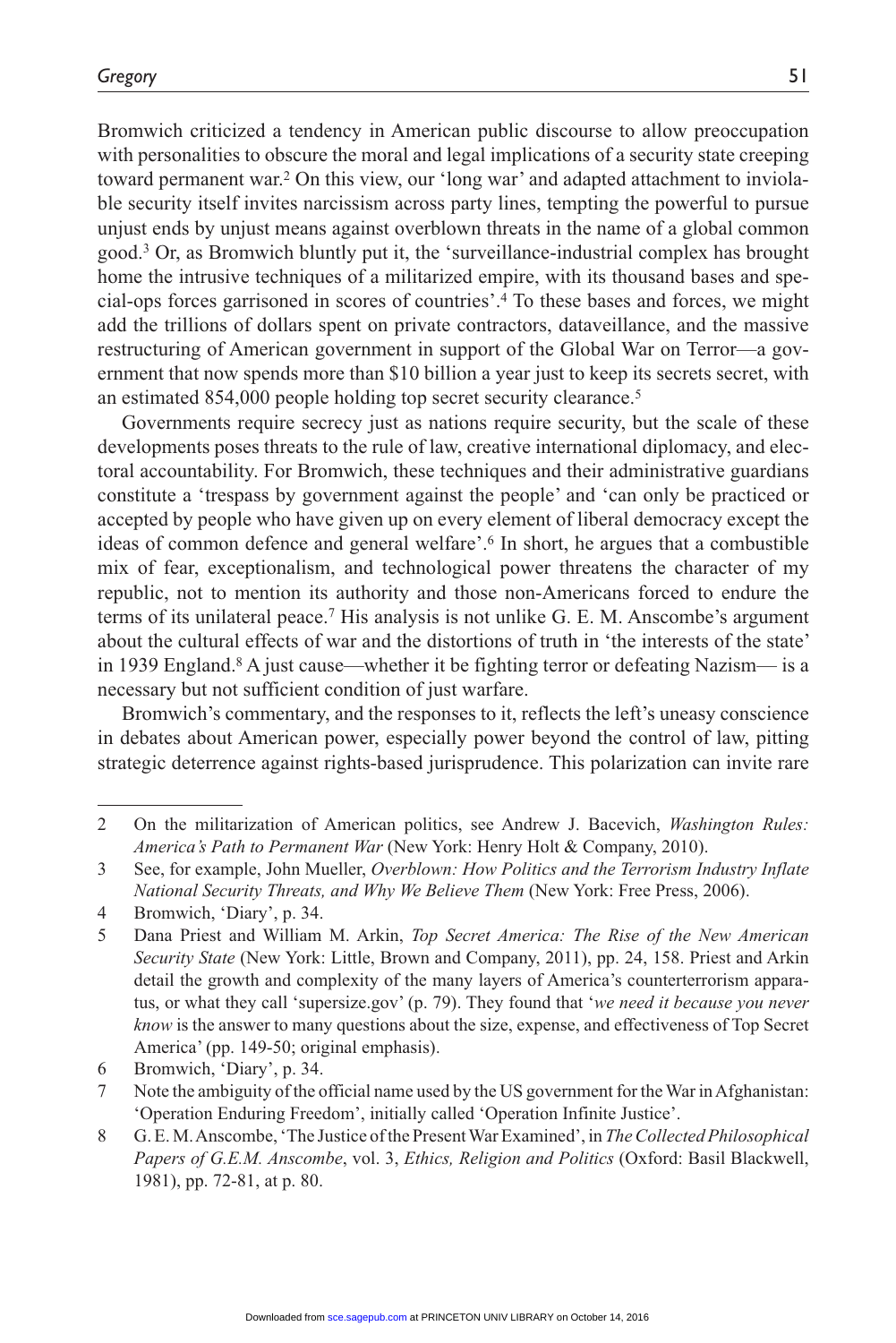agreement between libertarians, realists, anarchists, human rights activists, just war thinkers, and end-times Christian fundamentalists, many of whom share Bromwich's assessment of the corrupting effects of a growing security state, albeit for different reasons. Despite recent efforts by the Obama administration to restore public trust with promises of greater transparency, legislative oversight, and judicial review, debates continue along with the steady drip of new revelations about the National Security Agency (NSA), an agency larger than the CIA and FBI combined. These include its efforts to break widely used encryption codes and an internal audit which found the NSA violated privacy rules protecting Americans and others on domestic soil 2,776 times over a oneyear period.9 Even the Foreign Intelligence Surveillance Court has found the agency misrepresents the scope of its digital collection programs.10 What might be said to unite its disparate critics is a classical republican concern that transcends liberal concerns for privacy rights or the attribution of personal malice.11 The arbitrary exercise of power, resistant to checks and balances, is a defining feature of domination over time that renders authorities no longer worthy of trust. It risks turning citizens into subjects and noncitizens into *de facto* militants, not to mention houses of worship into agents of state surveillance as has been alleged in both New York and London.12 Civic republicans do not oppose liberty and security, but they question what sorts of accountability structures ensure a liberty worth the name, especially when the Authorization of the Use of Military Force enhances executive power and bypasses formal declarations of war. Trust is a neglected topic in Christian political thought. Most of my Princeton undergraduates, trained in the arts of suspicion, attuned to power but not authority, flock to courses on religion and politics even though, or perhaps because, they prefer to locate their identity in humanitarian spaces they think are beyond both religion and politics.

Unlike Bromwich and my elite undergraduates, however, many of my fellow citizens appear resigned to these state surveillance practices as inevitable features of a post-9/11 networked world. Indeed, they find it difficult to see how the technologies they enjoy might threaten rather than empower democratic freedom and peace.<sup>13</sup> Such is the grip of what Oliver O'Donovan years ago identified as the 'inner fortress of deterrence-theory, its peculiar assumption that the deterrent state can transcend the belligerent content of its

<sup>9</sup> Nicole Perlroth, Jeff Larson and Scott Shane, 'N.S.A. Able to Foil Basic Safeguards of Privacy on Web', *The New York Times*, 6 September 2013, A1, and Charles Savage, 'N.S.A. Often Broke Rules on Privacy, Audit Shows', *The New York Times*, 16 August 2013, A12.

<sup>10</sup> Charles Savage, 'Top-Secret Court Castigated N.S.A. on Surveillance', *The New York Times*, 22 August 2013, A1.

<sup>11</sup> See Philip Pettit, *Republicanism: A Theory of Freedom and Government* (Oxford: Clarendon Press, 1997). Pettit helpfully distinguishes republican emphases on non-domination from liberal emphases on non-interference.

<sup>12</sup> On militants, see Jo Becker and Scott Shane, 'Secret "Kill Lists" Prove a Test of Obama's Principles and Will', *The New York Times*, 29 May 2012, A1. On mosques, see Adam Goldman and Matt Apuzzo, *Enemies Within: Inside NYPD's Secret Spying Unit and Bin Laden's Final Plot Against America* (New York: Simon & Schuster, 2013).

<sup>13</sup> See David Rieff, 'Why Nobody Cares about the Surveillance State', *Foreign Policy*, 22 August 2013, and 'The Singularity of Fools', *Foreign Policy*, 29 April 2013.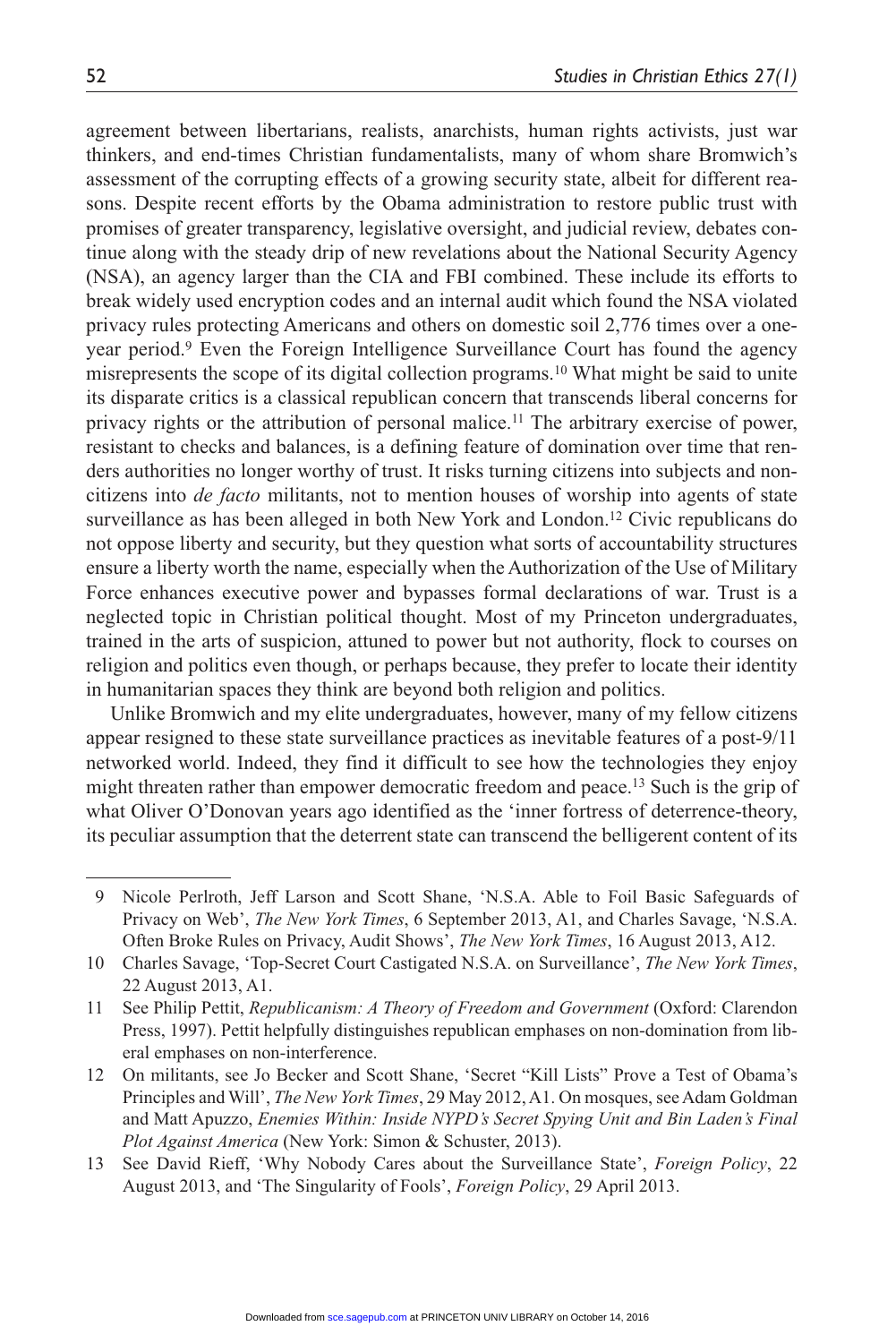threats in the pacific intent of its threatening'.14 O'Donovan helpfully locates this idea within an idealist tradition, albeit a 'tough-minded mutation of pacifism, a pacifism transformed by a technological and historicist vision of human progress'.15

John Rawls, whose own statements on war seem to confirm O'Donovan's analysis, called Augustine one of the two 'dark minds in Western thought'.16 Augustine was a culture warrior surrounded by violence, impressed by the opacity of human affairs. He was better at psychologizing injustice than historicizing it, placing severe constraints on his political imagination and capacity to see the contingency of certain practices (like slavery). His pessimism can be exaggerated, and recent scholarship has explored his own efforts at legal and political reform as Bishop and counselor to magistrates.17 Nevertheless, Augustinians, devoted to the intensity of human sin, are adept at puncturing the illusions of idealism and deflating the pretensions of those who try to escape what Reinhold Niebuhr would call the ironies of American history. They tend not to be impressed by exaggerated claims of novelty in human affairs, including 'postmodern' or 'full spectrum' or 'virtual' war. Rome will never get better. Politics is always a state of emergency. In responding to the shattered ideals of Rome by warning Christians not to make the empire their religion, Augustine put distance between political life and what we most care about in this wicked world. 'Let such evil deeds be examined naked', he tells us.18 The great temptation of politics is thinking you have direct reference to God's purposes, or any science of human nature that makes moral action transparent to itself, a theme powerfully recalled in Lincoln's *Second Inaugural Address*. Modern Augustinians, like Niebuhr, finding Augustine's realism too severe, and drawing upon Protestant emphases on the malleability of culture and responsibility for our political arrangements, reconstructed his theology to align invocations of the 'image of God' and 'original sin' in positive relation to democratic language about the dignity of the individual and the need for a limited, humbled state. Such a state is responsive to legitimate human desires and needs (even, for Augustine, a properly ordered desire for glory and security). The problem lies in the tendency for our desires to become inordinate and thereby license domination.19 To recast Bromwich's interpretation in this Augustinian idiom, a lust for security and secrecy has become the lust that dominates America and its idolatrous politics of dominating others. Lust sponsors injustice and betrays our disordered loves in the face of radical contingency and human vulnerability. Indeed, the first ten books of Augustine's *City of* 

<sup>14</sup> Oliver O'Donovan, *Peace and Certainty: A Theological Essay on Deterrence* (Grand Rapids, MI: Eerdmans, 1989), p. 20.

<sup>15</sup> O'Donovan, *Peace and Certainty*, p. 28.

<sup>16</sup> John Rawls, *Lectures on the History of Political Philosophy* (Cambridge, MA: Harvard University Press, 2007), p. 302. The other dark mind, according to Rawls, is Dostoyevsky.

<sup>17</sup> See, for example, Robert Dodaro, 'Between Two Cities: Political Action in Augustine of Hippo', in J. Doody, K.L. Hughes and K. Paffenroth (eds.), *Augustine and Politics* (Lanham, MD: Lexington Books, 2005), pp. 99-115.

<sup>18</sup> Augustine, *The City of God Against the Pagans* (trans. R. W. Dyson; Cambridge: Cambridge University Press, 2008), 3.14.

<sup>19</sup> See Eric Gregory, *Politics and the Order of Love: An Augustinian Ethics of Democratic Citizenship* (Chicago, IL: University of Chicago Press, 2008).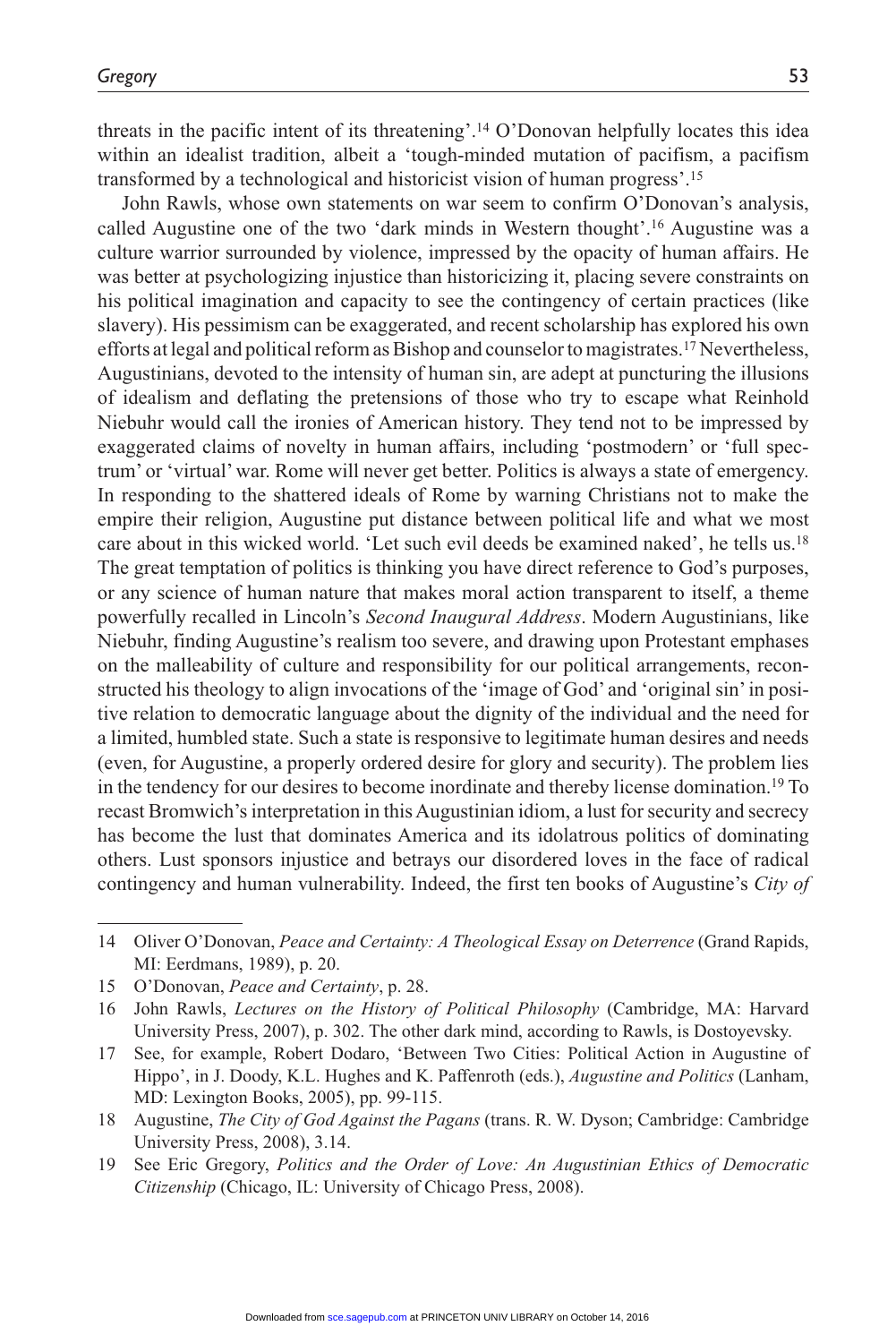*God* can helpfully be read as an indictment of the violence of imperial desire for infinite security and prosperity. The *Pax Romana* was a lie built on human misery and constant war for control of the world and the self: both terrorism and deterrence have their Latin root in fear. Many early Christians associated secrecy and empire with the false hope of omnipotence, omniscience, and *securitas* in this world.20 *Firma securitas* is possible only in God who is the source of our desires, the One alone who, with the Psalmist, we safely ask, 'Search Me, O God, and Know My Heart' (Ps. 139:23). Indeed, for Augustine, our insecurity is a blessing from God to seek 'where peace is most full and certain'.21

Augustine's distinctions may furnish a Christian vision of secularity. But some of the more interesting social critics in American life today, both religious and secular, expose the religiosity of our politics beyond the routine displays of civil religion that excite cable news and jurisprudence. Rather, what these critics diagnose is the enchanting patterns of group identity, violence, and sacrifice that suggest the modern nation-state occupies 'the place of the sacred for its citizens'.22 The nation-state and its wars provide meaning for a world that may profess, but no longer experiences, the biblical God as a divine presence. Heralds of cosmopolitanism and globalization may tell us that the nation-state is fading, just as liberals claim religion belongs to our solitude, but these critics argue our ideal theories are too often blind to realities of passionate and enchanted politics.

The paradox of empire, especially an empire that refuses to see itself as one by claiming necessity, is that great power co-exists with existential insecurity, tempting greater assertion of power without constraint and reluctance to submit to international norms. Now, it is argued, the promise of remote-control technologies like drones continue to militarize American foreign policy and allow the United States to exercise domination on the cheap, 'quickly, secretly, and briefly … for a country tired of a decade of war'.23 Apart from familiar *in bello* considerations of discrimination and proportionate harm, and the failure to acknowledge the loss of non-American lives, arguments about their counterproductive repercussions helpfully reveal the broader geopolitical context in which moral arguments about the use of particular technologies must be attentive, regardless of whether or not any one tactic is intrinsically unjust. Actions reveal intention and weapons express attitudes. Our policies and our budgets reflect our loves.

Just war thinkers might cheer the prominence of their language in debates about drones, even as they recognize the potential dangers of its success and routine appeal. Even realists now recognize the force of moral argument in international affairs. Bromwich's point, however, belies a larger argument about the fate of language, especially moral language during crises of authority and periods of rapid change. Moral

<sup>20</sup> See John T. Hamilton, *Security: Politics, Humanity, and the Philology of Care* (Princeton, NJ: Princeton University Press, 2013).

<sup>21</sup> Augustine, *City of God*, 19.10.

<sup>22</sup> Paul Kahn, *Political Theology: Four New Chapters on the Concept of Sovereignty* (New York: Columbia University Press, 2011), p. 2.

<sup>23</sup> David E. Sanger, *Confront and Conceal: Obama's Secret Wars and the Surprising Use of American Power* (New York: Broadway Paperbacks, 2013), p. 420. See also the Stanford/ NYU report: www.livingunderdrones.org.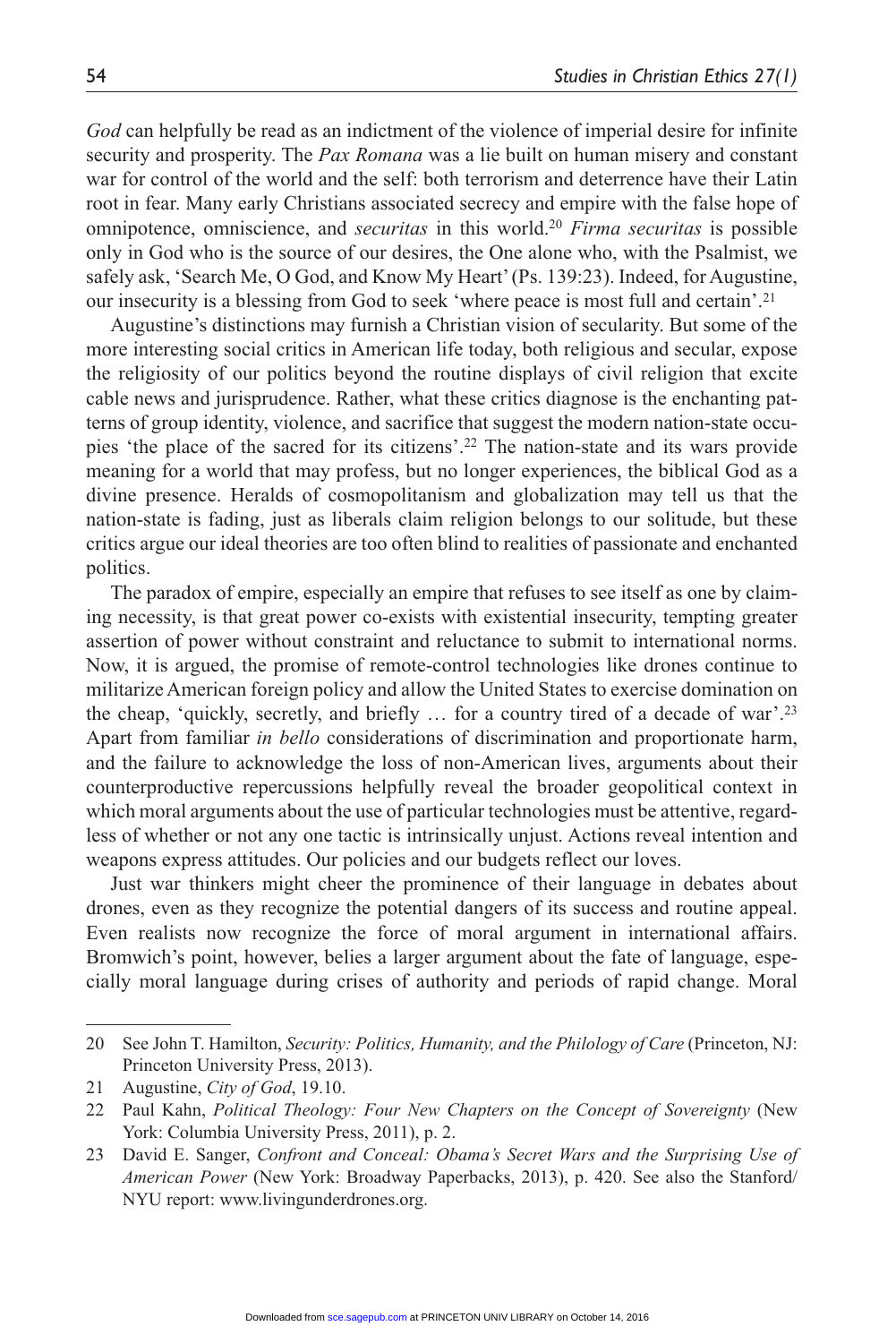language, as a tool of domination, can be appropriated for ideological purposes that mask motives and actions. It is a theme that reminds us of many dystopic novels that now enjoy a revival among the sad, suspicious, and disappointed. Augustine, who longed for a day when language would give way to complete transparency of the heart, was a master analyst of the way words can both distort or communicate understanding. The argument is a familiar one in theological circles, especially for those schooled in the master narratives of modernity criticism that have played an important role in recent Christian ethics. We have lost our way, including our way with words and their meanings in this age of technique and so-called tradeoffs between liberty and security. To claim we have lost our way, however, implies some fugitive capacity of resistance to ideology, some discipline of tutored judgment, of practical reasoning despite ourselves.

Just war thinking, committed to a *moral* realism, relies on this resilient capacity, and its renaissance is a remarkable feature of political discourse in the past fifty years, particular in the university and the military. Ironically, its defenders now find themselves in a minority in Christian ethics, burdened by a supposed choice between faithfulness and responsibility. Yet polls in the United States suggest few Christians of any stripe make judgments about war in light of church teachings or religious beliefs. In March 2003, for example, during the week before American hostilities in Iraq, only 10 percent of Americans considered religion to be an important influence on their opinion about the war. Only 21 percent who attended religious services regularly reported their clergy had taken a stand for or against the war.24 And, at least in the United States, there is a remarkable silence of the churches in debates about surveillance that primarily pit defenders of the security state against the legal rhetoric of the American Civil Liberties Union (ACLU). For its critics, the just war tradition has run its course. Like liberalism or the nation-state, to which it is often attached, it may have performed its historical duty, but it is now exhausted when confronted with transnational enemies without a fixed address. It offers no hope, no resistance to our tragic dilemmas of counterterrorism.

Just war thinking is not a technology or a decision machine, though it tries to keep pace with technologies and the speed of contemporary politics. It often uses a method of casuistry, schooled by virtues like prudence rather than vulgar calculation in the difficult task of discerning the good in situations of conflict. But it is also a way of imagining the world; or, better still, it is a way of imagining the moral purposes of politics by recognizing both its limits and possibilities. As a political morality, it seeks greater clarity in our use of words, funded by distinctions thought to track morally relevant aspects of describing human action truthfully. For example, and perhaps most classically, defenders of the tradition have sought to distinguish killing from murder. This fundamental distinction reveals a pattern of thinking characteristic of just war thinking in its opposition to both pacifism and realism. But the tradition is more than an ethic of killing, narrowly construed. For example, it also attends to questions of national interest, international order, and strategic assessment of military

<sup>24</sup> The Pew Forum on Religion and Public Life, 'Americans Hearing about Iraq from the Pulpit, [but Religious Faith not Defining Opinions', 19 March 2003, http://www.pewforum.org/](http://www.pewforum.org/files/2003/03/iraq-war.pdf) files/2003/03/iraq-war.pdf.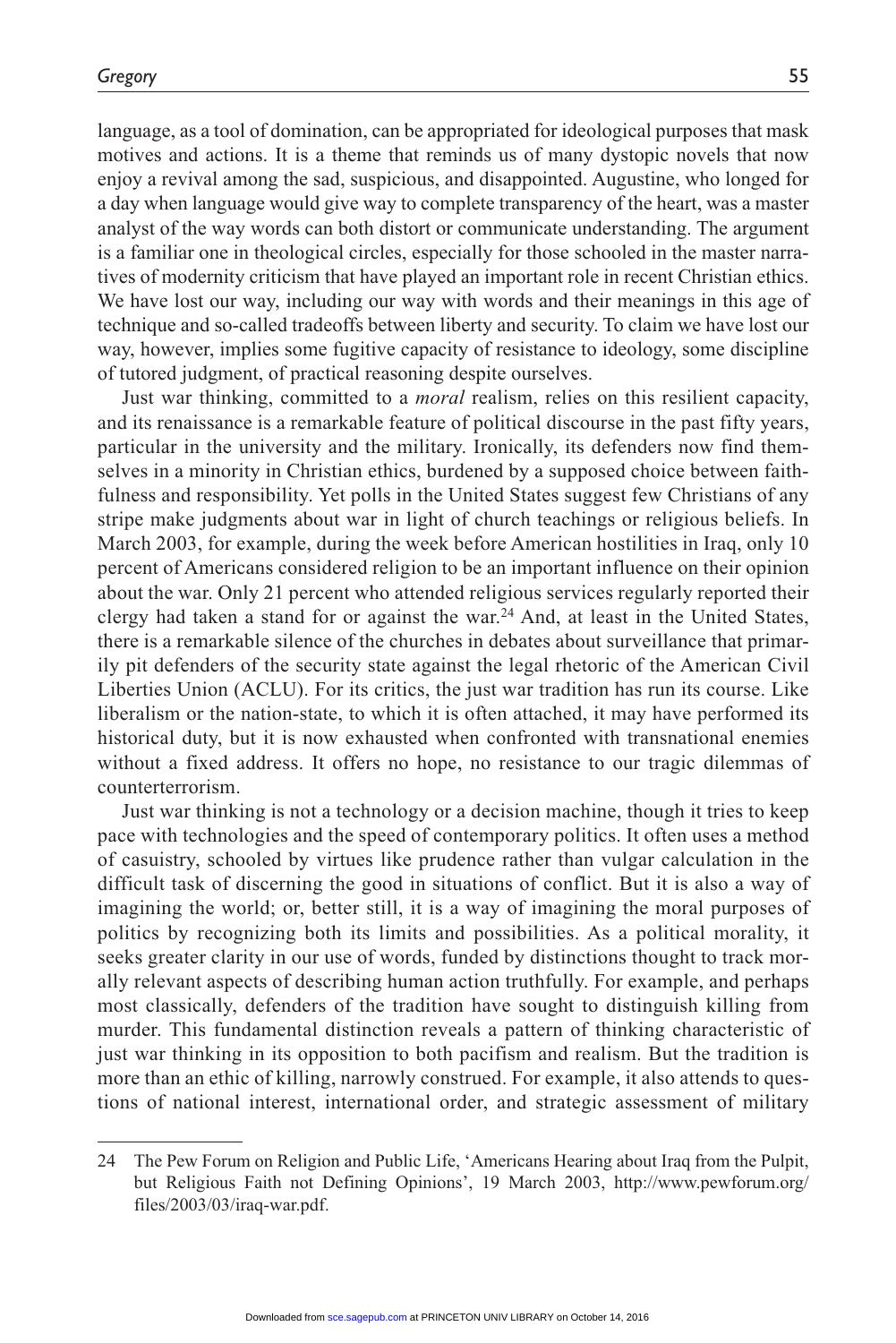action.25 War and the conduct of war are subject to moral (and legal) evaluation, tacking between principles and cases in order to bring the use of force under discipline of practical reason in the service of political goods like order, justice, and peace. Such reasoning admits novelty, but it also plumbs continuity in our imperfect reflection on the means and ends of war.

We ask a lot of the just war tradition in helping us to clarify and to maintain the integrity of these contested words, and significantly, permit their use and application in ways that make going to war and fighting justly possible within the ambiguities of history. Truthful speech is ordered toward justice, and our terminological disputes often reveal substantial disagreement. The just war standards of political morality, albeit variously defined, are high. But they are not insurmountable. They enjoin moral absolutes, but never idealize states of affairs. Just war thinking requires judgment, and judgments are always faced with novel technologies, uncertain consequences, multiple new actors, and changing legal structures. As a way of thinking and speaking, one virtue of the tradition is the way it has generated concepts that help us understand our disagreements about such judgments in varied political contexts. In our day, for example, we witness dialectical shifts within just war reasoning from notions of retribution to self-defense to protection of persons, and new calls for *jus post bellum*. 26 This plasticity, like most traditions that admit development of doctrine, is ripe for criticism and transgression. Charges of hypocrisy, co-option, false consciousness, and moral laxity abound. Rather than enrich practical reasoning and strengthen commitments to justice, the tradition is thought to normalize violence. It would require empirical study to determine its effect on institutions and norms that constrain both when and how wars are fought since 1945. But relative to other patterns of Christian reasoning, I think we would be hard pressed to identify an area where at least the articulation of Christian norms have so penetrated our legal and social life. Unlike sexual ethics or bioethics, classical just war reasoning continues to provide the categories for the morality of war. The violation of its principles or disagreement about them does not undermine their validity. In fact, their validity is presupposed by such charges of rationalization.

<sup>25</sup> See John Kelsay, 'Just War Thinking as a Social Practice', *Ethics & International Affairs* 27.1 (2013), pp. 67-86. For Kelsay, just war thinking addresses a wide range of moral and political values, including 'the impact on a state's ability to secure the welfare of its own citizens, the impact of various courses of action on international order, and military and strategic assessments related to the probability of success' (p. 86 n. 35). He contrasts this approach to 'more narrowly moral' accounts that privilege the issue of killing or injury (p. 86 n. 35). His essay details how the just war framework has been used during different periods of the war in Afghanistan.

<sup>26</sup> In a forthcoming essay, 'Good Samaritans, Religious Violence, and Humanitarian Intervention', in Robert W. Jenson and Eugene B. Korn (eds.), *Zionism, Religion and Violence: Christian and Jewish Perspectives* (Eugene, OR: Wipf & Stock, forthcoming), I argue that humanitarian intervention is a paradigmatic rather than exceptional case of just war reasoning. I also raise a neglected debate about whether or not a *justified* intervention implies a moral obligation or mere permission to intervene. I argue it implies a moral obligation given the normative status of moral conclusions.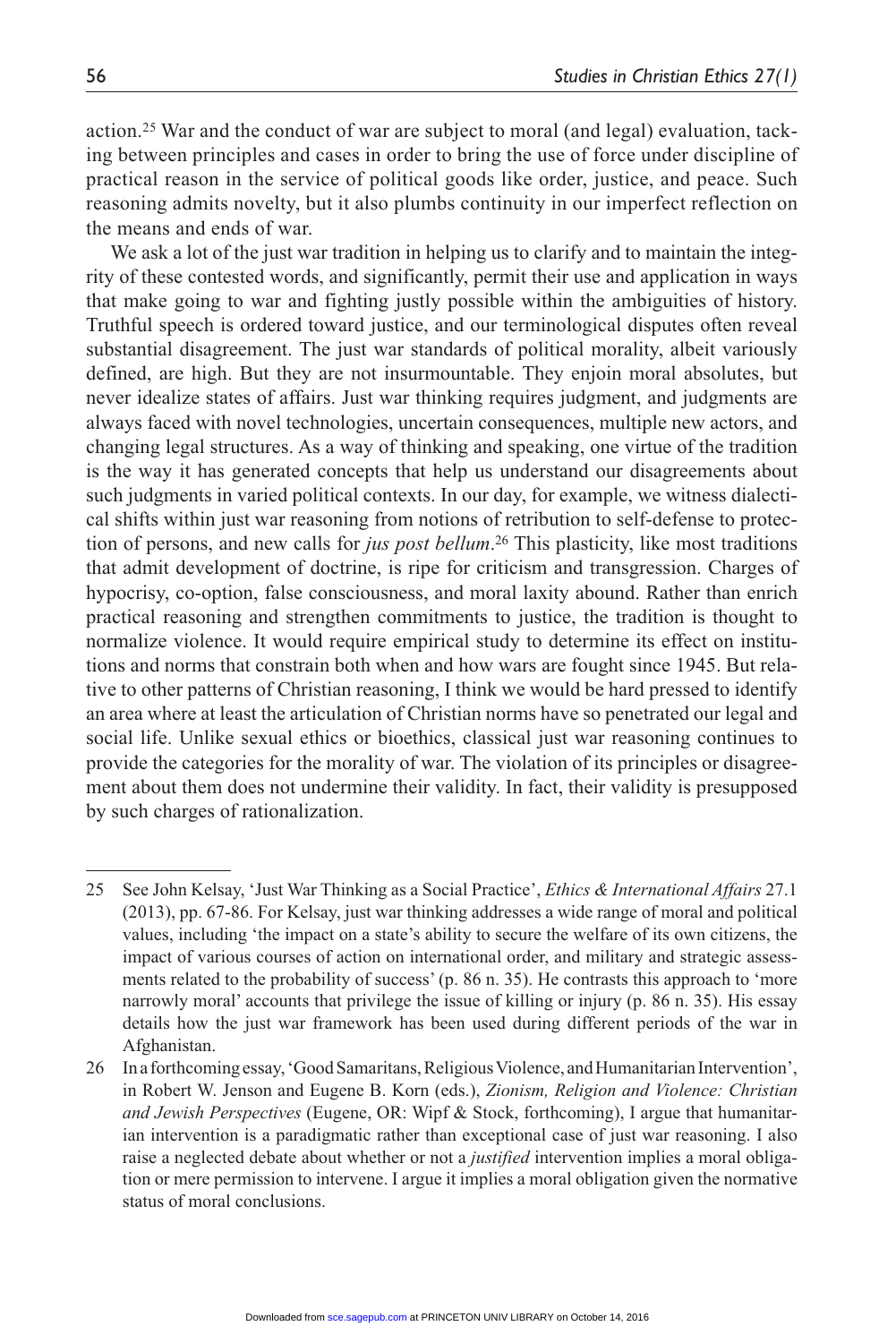Benevolence alone does not provide security in a fallen world. The just war tradition provides a grammar for moral reflection and deliberation that might foster prudential and just statecraft, even as we try to find ways to speak about the use of force in the twentyfirst century. You don't have to read Foucault or Agamben to be skeptical when President Obama and his advisors tell us that he has been consulting the wisdom of Augustine, Aquinas, and Niebuhr in pursuing his counterterrorism strategy.27 But, as he argued in his 2009 Nobel Lecture, laced with language of necessity and folly, meeting the challenges of asymmetric conflict 'require us to think in new ways about the notions of just war and the imperatives of just peace'.28 Since the meaning of these words are not self-evident, debate about their application can be found in the most technical parts of analytic philosophy, international law, and at its best, public argument about particular wars among citizens, soldiers and politicians.

In fact, one important debate today involves which actions are properly described as warfare rather than law enforcement. Can there be a 'war on terror'? Who is a criminal and who is an enemy? Who is a combatant and noncombatant? When is surveillance part of warfare and when is it a normal state function? What degree of risk are we willing to impose and willing to accept in war? When might cyberattacks implicate *jus ad bellum*? How can there be moral argument in real time about actions that by their very nature are concealed from public deliberation? Are these simply decisions to which citizens must defer to their representatives? Are we limited to retrospective judgments about the use of deadly force, 'a moral argument with historical illustrations', to borrow from the subtitle of Michael Walzer's prominent book, *Just and Unjust Wars*?29 Does this simply forfeit our moral agency in the face of insecurity?

To my mind, these questions raise two of the more pressing (and undertheorized) aspects of the tradition in need of substantive moral consideration rather than simply procedural legal analysis: the categories of proper authority and right intention. In particular, how should we judge claims that the exercise of American power vitiates professed appeals to authority and right intention? What are the standards for such an assessment and how do they relate to the actual condition of global politics today? How do we distinguish imperfection from the perversion of justice? To raise each of these questions in relation to our current situation, however, invites a more foundational question. What do we want from the just war tradition?

## **What Do We Want from the Just War Tradition?**

This is a foundational question, not unlike ongoing debates in philosophy about what we want from a theory of justice. In fact, my question is inspired by Amartya Sen's

<sup>27</sup> See, for example, David Luban, 'What Would Augustine Do? The President, Drones, Just War Theory', *Boston Review* (6 June 2012), http://www.bostonreview.net/david-luban-thepresident-drones-augustine-just-war-theory (accessed 13 August 2013).

<sup>28</sup> ['Barack H. Obama—Nobel Lecture: A Just and Lasting Peace', http://www.nobelprize.org/](http://www.nobelprize.org/nobel_prizes/peace/laureates/2009/obama-lecture.html) nobel\_prizes/peace/laureates/2009/obama-lecture.html (accessed 13 August 2013).

<sup>29</sup> Michael Walzer, *Just and Unjust Wars: A Moral Argument with Historical Illustrations* (New York: Basic Books, 1977).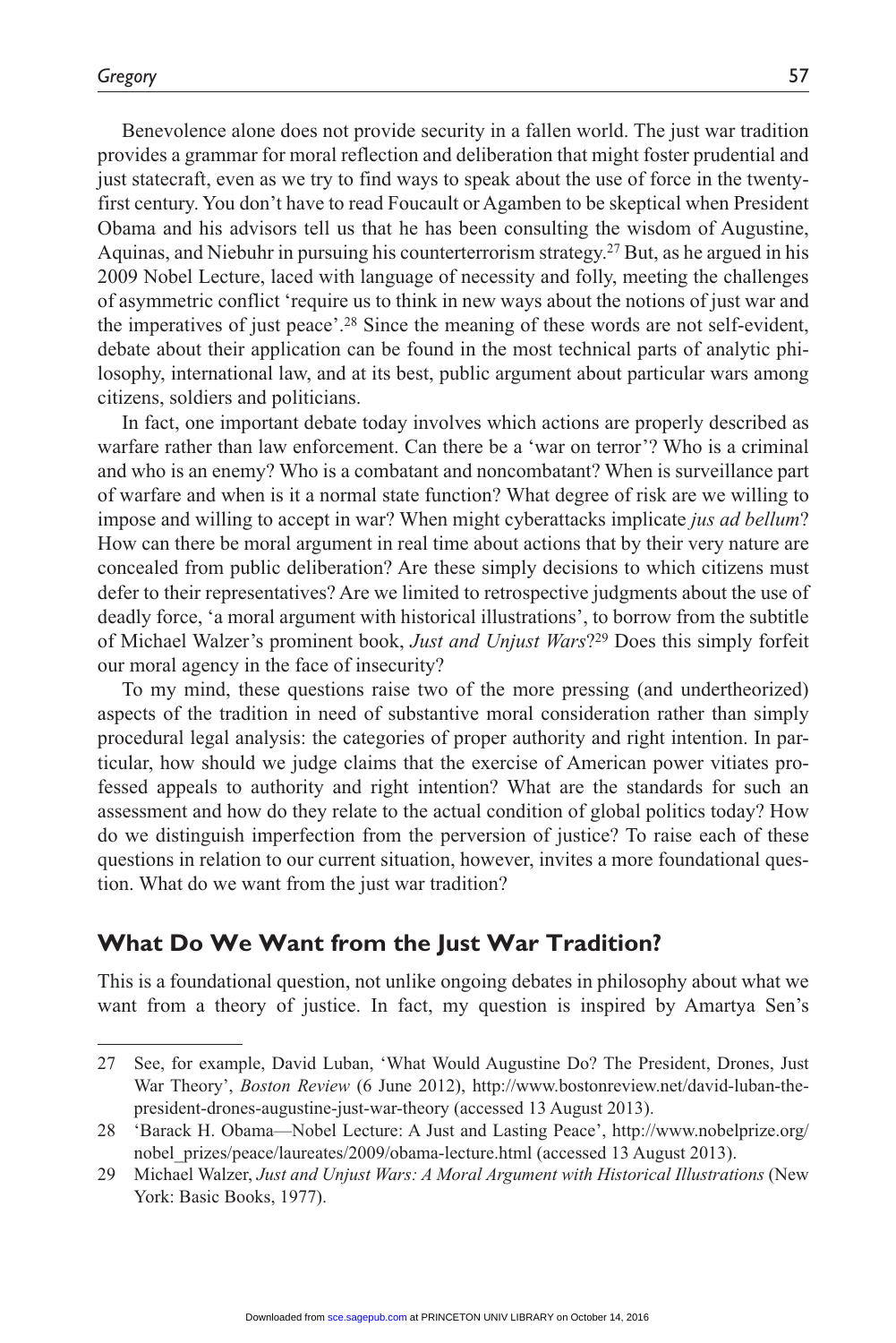challenge to dominant forms of political theory in the Kantian tradition. Sen wants to move from a classic 'transcendental' approach that identifies institutions of perfect justice to a 'comparative' approach which ranks alternative arrangements in order to advance justice or, at least, prevent severe injustice.<sup>30</sup> As he puts it elsewhere, central to any theory of justice should be 'the identification of redressable injustice'.31 In brief, more Adam Smith, less John Rawls. Sen's disputed contrast and the debate about what is now called ideal and non-ideal theory recall classical discussions of theory and practice that would take us back to Plato's *Republic*, and in our time, can be found in arguments made by figures like Bernard Williams and Jeremy Waldron about the 'circumstances of politics'.32 They also find analogies in theological ethics, particularly in terms of how eschatology bears upon different views in ethics, law, and politics.33 I suspect here we enter bedrock arguments about the nature and character of both statecraft and law that divide Christian pacifists and adherents of the just war tradition despite recent 'meta-theory' efforts to find convergence in a presumption against violence rather than a presumption against injustice. I find such efforts unconvincing.34 They also contribute to the vagueness of recent ecclesial teachings on war, and particular wars. To be sure, a heuristic value of the tradition is the way it illuminates both fundamental theological disagreements about Christian identity and distinctive patterns of moral reasoning found in the various Anabaptist, Lutheran, Calvinist, and Roman Catholic treatments of war.35 My purpose, however, is not to rehearse this ground, other than to suggest that Christians have their own reasons to worry about what Sen calls the transcendental approach and the assumptions of an ideally just society.

Augustine is often credited with being the father of the just war tradition, but his wisest defenders admit there is no such thing as a 'just war', even if resort to war can be justified. Our virtues and judgments can only be incomplete, and theologians will have a different story to tell than Sen about the sources of incompleteness. In *The Faces of Injustice*, Judith Shklar ranks Augustine among a rare set of thinkers who challenge

- 33 Robert Adams, for example, compares James McClendon's pacifist critique of Reinhold Niebuhr to disputes in moral philosophy about the role of ideal theory. See Robert Merrihew Adams, *Finite and Infinite Goods: A Framework for Ethic*s (Oxford: Oxford University Press, 1999), pp. 222-23. Adams inclines 'more to Niebuhr's side of this dispute' (p. 222).
- 34 For a helpful discussion of the issue, see Helmut David Baer and Joseph E. Capizzi, 'Just War Theories Reconsidered: Problems with *Prima Facie* Duties and the Need for a Political Ethic', *Journal of Religious Ethics* 33.1 (March 2005), pp. 119-37.
- 35 See, for example, Jeffrey Stout, 'Justice and Resort to War: A Sampling of Christian Ethical Thinking', in J. T. Johnson and J. Kelsay (eds.), *Cross, Crescent, and Sword: The Justification and Limitation of War in Western and Islamic Tradition* (New York: Greenwood Press, 1990), pp. 3-33. Stout also rejects the presumption against violence.

<sup>30</sup> Amartya Sen, 'What Do We Want from a Theory of Justice', *Journal of Philosophy* 103.5 (May 2006), pp. 215-38.

<sup>31</sup> Amartya Sen, *The Idea of Justice* (Cambridge, MA: Harvard University Press), p. vii.

<sup>32</sup> Jeremy Waldron, *Law and Disagreement* (Oxford: Oxford University Press, 1999); Jeremy Waldron, '*Political* Political Theory: An Inaugural Lecture', *Journal of Political Philosophy* 21.1 (March 2013), pp. 1-23; and Bernard Williams, *In the Beginning was the Deed: Realism and Moralism in Political Argument* (Princeton, NJ: Princeton University Press, 2005).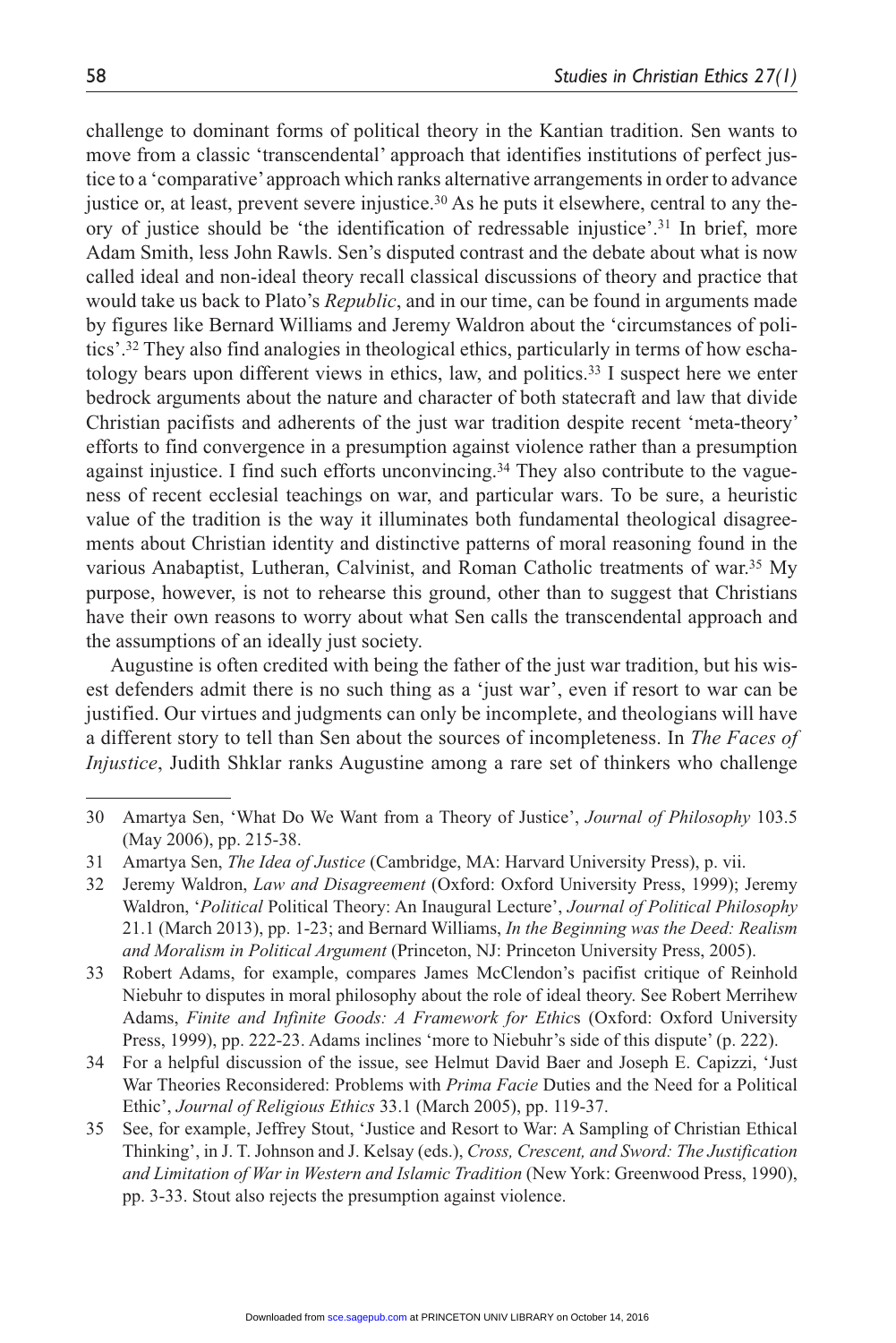normal approaches to justice by beginning with an 'unusually enlarged sense of the various forms of injustice', and so exposing 'hidden ignorance' and 'false intellectual selfassurance' that assumes we might fulfill the demands of justice.36 Reinhold Niebuhr proposed what he thought he found in this Augustine: a vision of *relative* justice which combines a Lutheran insistence on the impossibility of achieving an ideal society and a reformer's desire to take responsible action against evil. Augustine's famous account of the wise judge in Book 19 of the *City of God* was Niebuhr's paradigm for statecraft that requires choosing between lesser evils in a fallen world. Political facts, he thought, require mournful choices in the face of inevitable sinning, a position that led him to reject traditional just war prohibitions. Indeed, referring to Nazism, Niebuhr counseled, 'we ought to do whatever has to be done to prevent the triumph of this intolerable tyranny'. $37$ Critics here find reasons to assume non-ideal theorizing perpetuates the rewards and incentives of the status quo, endorsing consequentialism in the service of existing power structures. This is why pacifists such as Stanley Hauerwas often appeal to just war claims in trying to help the state be less violent and 'to ask the church to at least live up to the standards of a just war church that might prophetically challenge the nationalist and survivalist assumptions of our society'.38

While our field needs more attention to words such as *regret, helplessness* and *lament*, not to mention liturgical practices that address them in times of war for returning soldiers, I worry about the many ways this version of the Augustinian tradition has abused lowering expectations in the name of realism and non-ideal theory. It tempts just warriors to lament injustice just enough to endorse it as a mournful necessity in a complex world. It is a good thing that Thomists continue to press Niebuhrians to articulate principles with determinate content. A better realism is not acceptance of power politics, but a pastoral sensitivity to our conditions and its prospects in this 'toilsome pilgrimage' that still admits a semblance of peace.39

To the extent that the just war tradition is a tradition of moral argument and a practice of moral imagination, to ask what we want from it is to ask what we want from the distinctive place of moral reflection in politics. Ironically, Sen's alternative to much of modern moral and political theory also reflects its central motivations: to direct our deliberation and provide guidance for action. I suspect that is what most people, religious and secular, want from the just war tradition: a practical rule-based morality that provides a political framework for resort to war (*jus ad bellum*) and for the means of war (*jus in bello*) in order to secure particular judgments for us. Many Christian just war thinkers rightly resist the reduction of just war reasoning to a checklist of deontic norms, let alone dictates of positive law, losing the longer aspirational train of thought that motivates its reasoning and informs a prudential morality uniting *ad bellum* and *in bello*

<sup>36</sup> Judith Shklar, *The Faces of Injustice* (New Haven, CT: Yale University Press, 1990), p. 20.

<sup>37</sup> Reinhold Niebuhr, 'To Prevent the Triumph of an Intolerable Tyranny', *Christian Century* 57 (18 December 1940), pp. 1578-80, at p. 1580.

<sup>38</sup> Stanley Hauerwas, 'Epilogue: A Pacifist Response to the Bishops', in Paul Ramsey, *Speak Up for Just War or Pacifism* (University Park, PA: Pennsylvania State University Press, 1988), p. 151.

<sup>39</sup> Augustine, *City of God*, 11.31.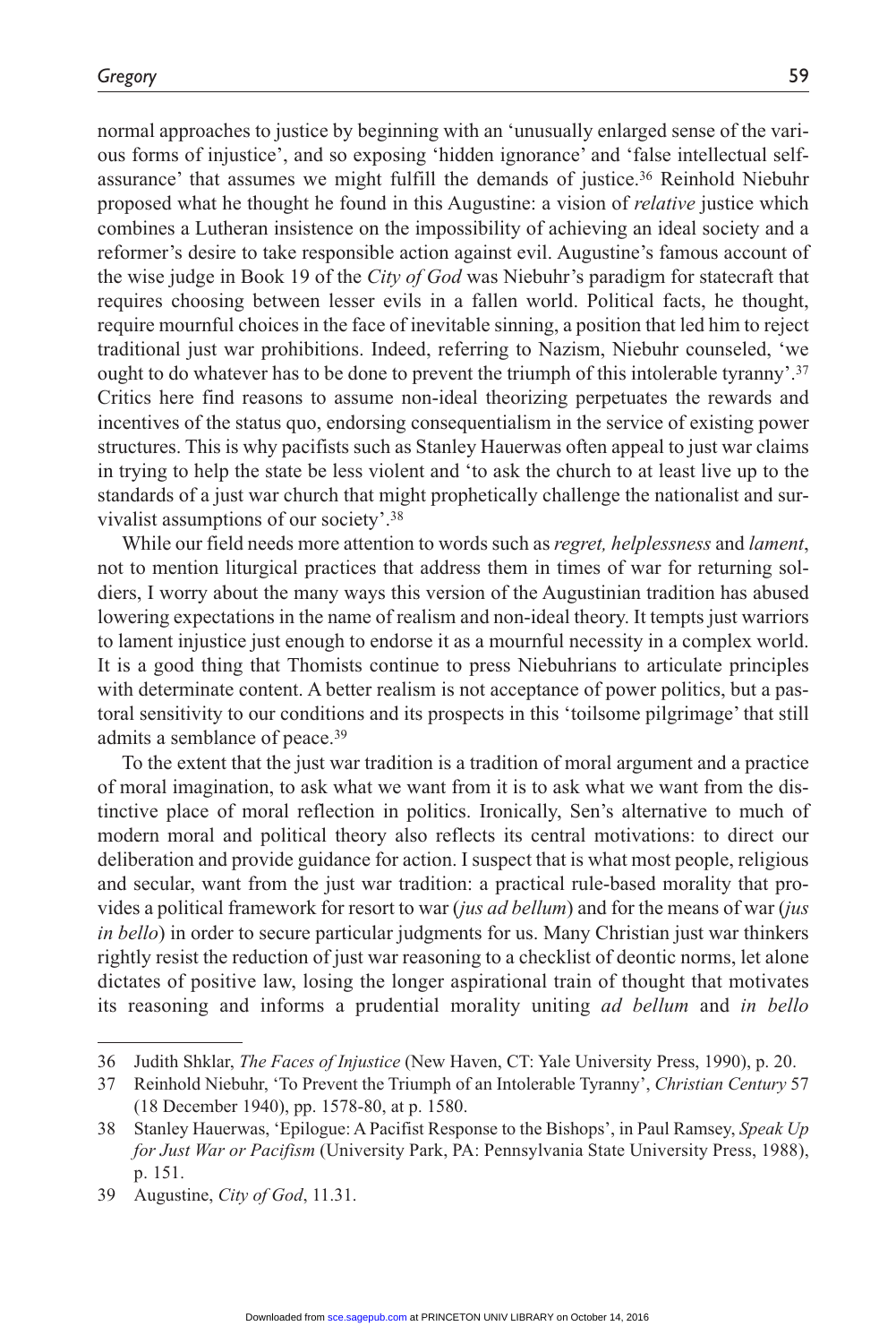considerations. Articulating these features of the tradition and clarifying the nature of political morality is thought to illuminate *options* for morally justified action. Its work is explanatory and justificatory. It is descriptive and sensitive to facts, but it is not prescriptive. Concrete political judgments or institutional designs are the specific burden of rulers and policy-makers with relevant information about complex risk assessments. It is their vocation to exercise judgment in these complex environments, not the moral expertise of an ethicist.40

I am sympathetic to this familiar deference, shaped not only by epistemic considerations but recognition of the specific responsibility and authority of office holders. In a recent work, *Killing in War*, philosopher Jeffrey McMahan questions the traditional deference in specific relation to the moral duties of soldiers. He writes,

in order for soldiers to be objectively justified in deferring to the authority of their government in resorting to war, there must be good reason for them to believe that their government, or the relevant government institutions, are actually fulfilling the task of scrupulously evaluating potential wars as just or unjust.41

In his judgment there might be governments that are more morally reliable than private conscience, but 'there are no countries of this sort now'.42 The question of what vitiates the blessing of political authority is a complex one, and I am doubtful any state might be held to the exacting standard McMahan seeks. This said, for the reasons given at the beginning of this essay, I think we need to challenge a too easy distinction between authorities and citizens that risks demoralizing civic virtue and truncating public scrutiny by outsourcing the giving and exchanging of reasons to bureaucracies unresponsive to public grievance and failing to help secure the conditions of practical political reasoning. This was the concern identified by Hannah Arendt in her reflections on violence: 'in a fully developed bureaucracy, there is nobody left with whom one could argue … on whom pressure of power could be exerted'.<sup>43</sup> Appeals to secrecy function like secular analogues to inexpressible divine commands, grounding politics in a sovereign will that decides upon norms. Here we might enter difficult philosophical matters about will, reason, and exception-making that has sparked a revival of interest in Carl Schmitt and democratic alternatives to his thought.44 I will only say, by my lights, and aware of its potential application in light of situations like Syria, global politics demands decisions that are creative acts that cannot always be subordinated to existing law, done so in defense of a higher law. But the threats of bureaucratic rationality, and the excessive deference of citizens, journalists, and churches, place the freedom of political action

<sup>40</sup> For related issues in moral philosophy, see Peter Singer, 'Moral Experts', *Analysis* 32.4 (March 1972), pp. 115-17.

<sup>41</sup> Jeffrey McMahan, *Killing in War* (Oxford: Oxford University Press, 2009), pp. 67-68. McMahan also resists the strict separation of *jus ad bellum* and *jus in bello* considerations.

<sup>42</sup> McMahan, *Killing in War*, p. 70.

<sup>43</sup> Hannah Arendt, *On Violence* (New York: Harvest Book, 1969), p. 81.

<sup>44</sup> In addition to Kahn, *Political Theology*, see also Bonnie Honig, *Emergency Politics: Paradox, Law, Democracy* (Princeton, NJ: Princeton University Press, 2009).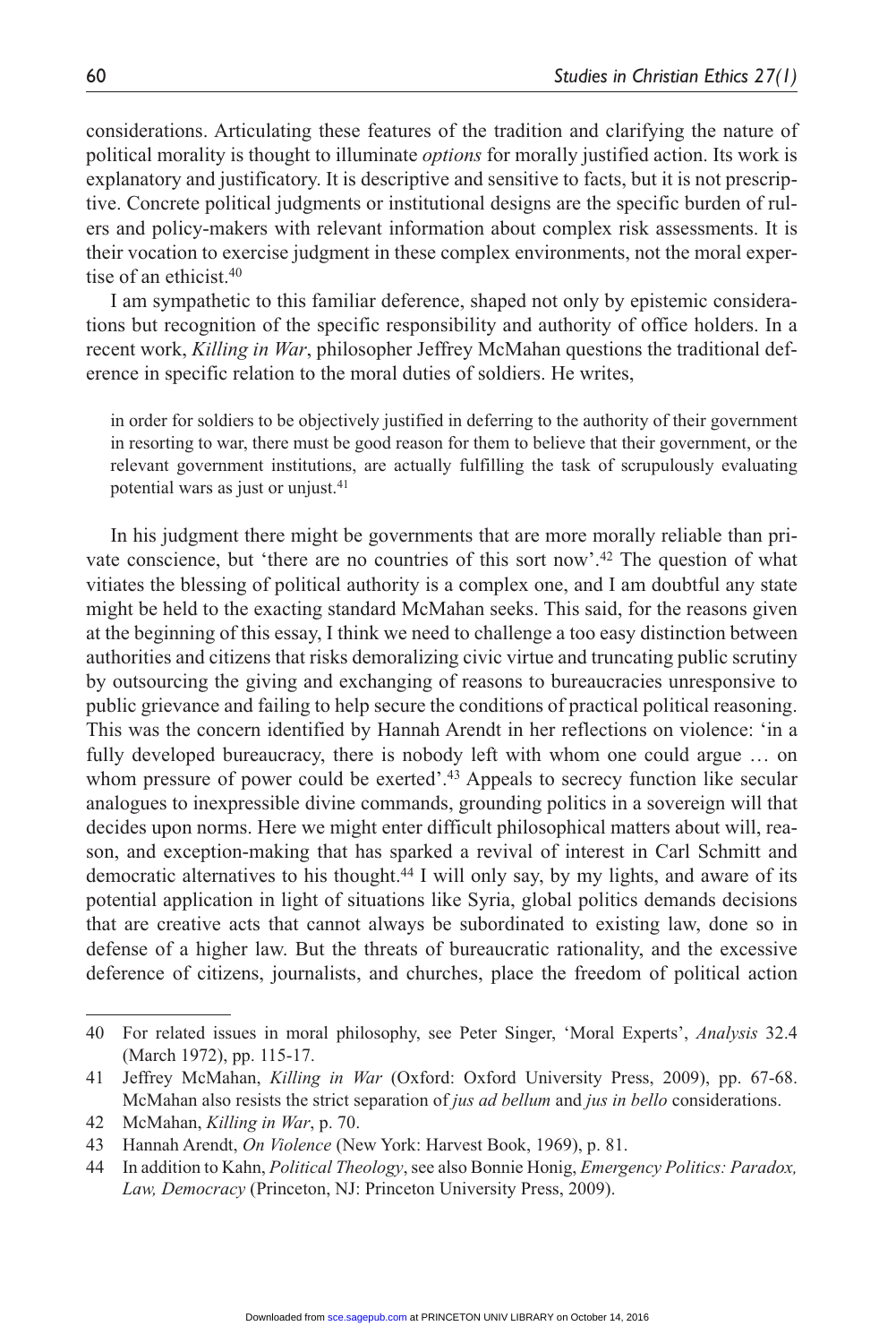itself into question if deliberation of what constitutes relevant facts and norms are not themselves subject to morally demanding public scrutiny.

Just war thinking conceived as a social practice facilitates 'structured participation in a public conversation about the use of military force'.45 In such conversations, defenders of the just war should not only be trustees of principles or historical memory. At the very least, we should demand greater articulation of how moral norms actually relate to decisions, rather than simply the legal rules that govern political action. But it is also the vocation of ethicists to make empirical judgments—governed by empirical data—about real cases, not simply hypothetical ones. We need more thinking with the just war tradition rather than thinking about the just war tradition.

As Richard Miller has recently argued, just war thinking is not only a rule-governed morality of statecraft. Its doctrines are to be connected to democratic social criticism.46 On his more expansive account, as an exercise in civic virtue, just war thinking must attend 'to the cultural forces that inform, and often corrode, expressions of courage and a commitment to fairness in times of national duress'.47 Here we are asking more from the just war tradition than application of criteria, let alone applied ideal theory. It reflects Miller's call for a cultural turn in religious ethics.<sup>48</sup> Such a salutary turn asks the tradition to engage insights from anthropology, psychology and sociology as much as its traditional conversation with philosophy, international relations and history. The dilemmas of the surveillance state strike me as particularly in need of further interaction with emerging work in communications studies, particularly in terms of the diminished notions of persons as collections of data. Such a turn need not compete with the ongoing need to join an ethics of war with dogmatic theology, even if we recognize a difference between debates about Christology and debates about Syria. It might also allow just war reasoning to inform not only casuistry, but broader strategic thinking about the possibilities of international relations. Charles Mathewes, for example, has argued that a war on terror is a 'semiotic war—a war by signs, over signs, and in a sense about signs'.49 It is a war, Mathewes affirms, even if it is one that 'can only be managed until it goes away, as the United Kingdom's experience with the IRA demonstrates'.50 At the end of the day, for Mathewes, it is 'more properly a war over hope—a war to see who will most shape the hopes and fears of the populations caught up in it'.<sup>51</sup>

<sup>45</sup> Kelsay, 'Just War Thinking as a Social Practice', p. 68.

<sup>46</sup> Richard Miller, 'Just War, Civic Virtue and Democratic Social Criticism: Augustinian Reflections', *Journal of Religion* 89.1 (January 2009), pp. 1-30. Miller also invokes Anscombe in advancing his call to make more explicit the 'connections of just-war doctrine to the virtues of democratic social criticism' (p. 3) and 'indicate how and on what terms the ethics of war might inform and guide the powerful longings of patriotism and the existential features of membership in an ongoing political community' (p. 4).

<sup>47</sup> Miller, 'Just War', p. 5.

<sup>48</sup> Richard Miller, 'On Making a Cultural Turn in Religious Ethics', *Journal of Religious Ethics* 33.3 (September 2005), pp. 409-443.

<sup>49</sup> Charles Mathewes, *The Republic of Grace: Augustinian Thoughts for Dark Times* (Grand Rapids, MI: Eerdmans, 2010), p. 53.

<sup>50</sup> Mathewes, *Republic of Grace*, p. 55.

<sup>51</sup> Mathewes, *Republic of Grace*, p. 53.